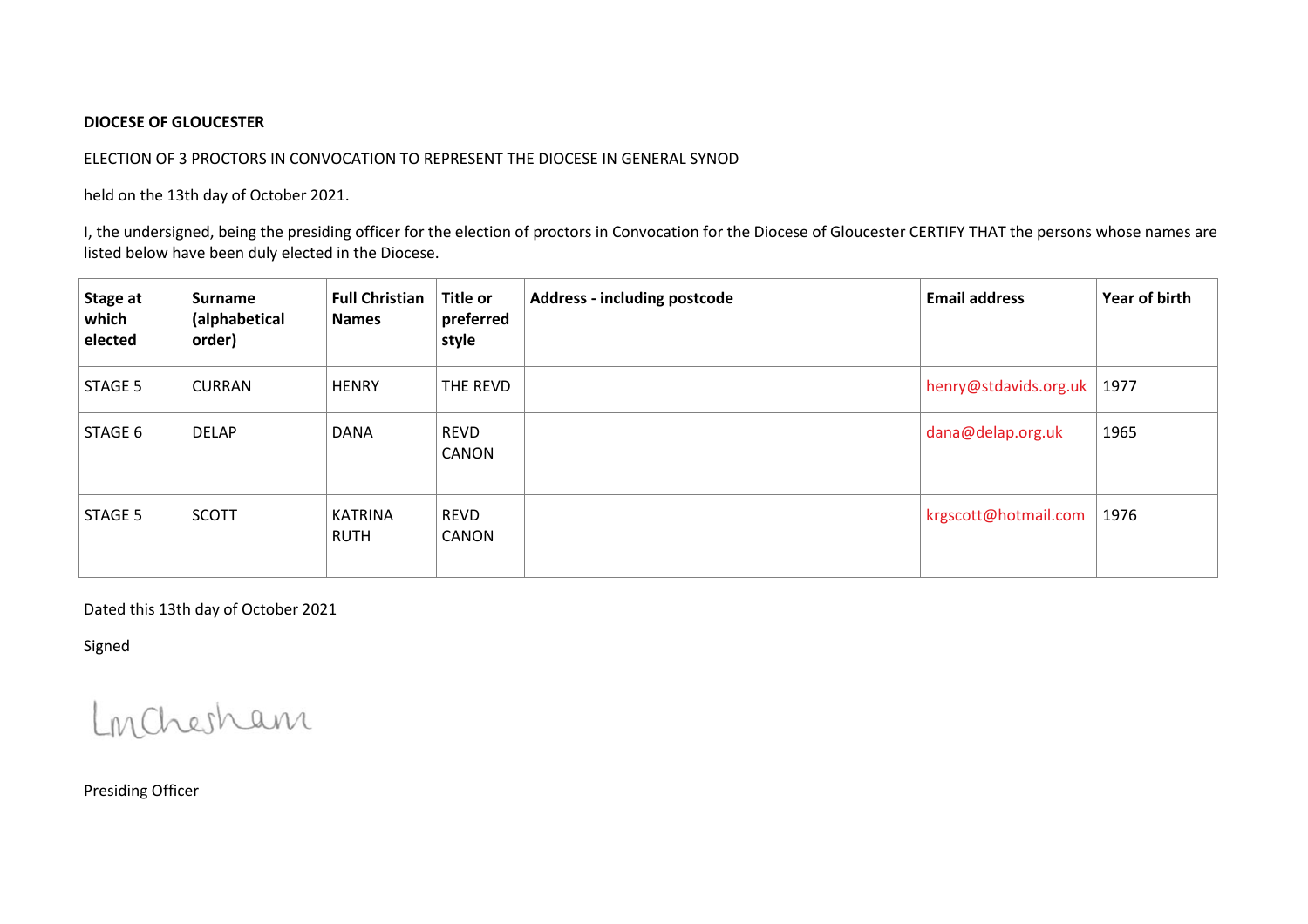Presiding Officer Papers Issued: 207

Papers returned: 136

Spoilt Papers: 0

Percentage Poll 66%